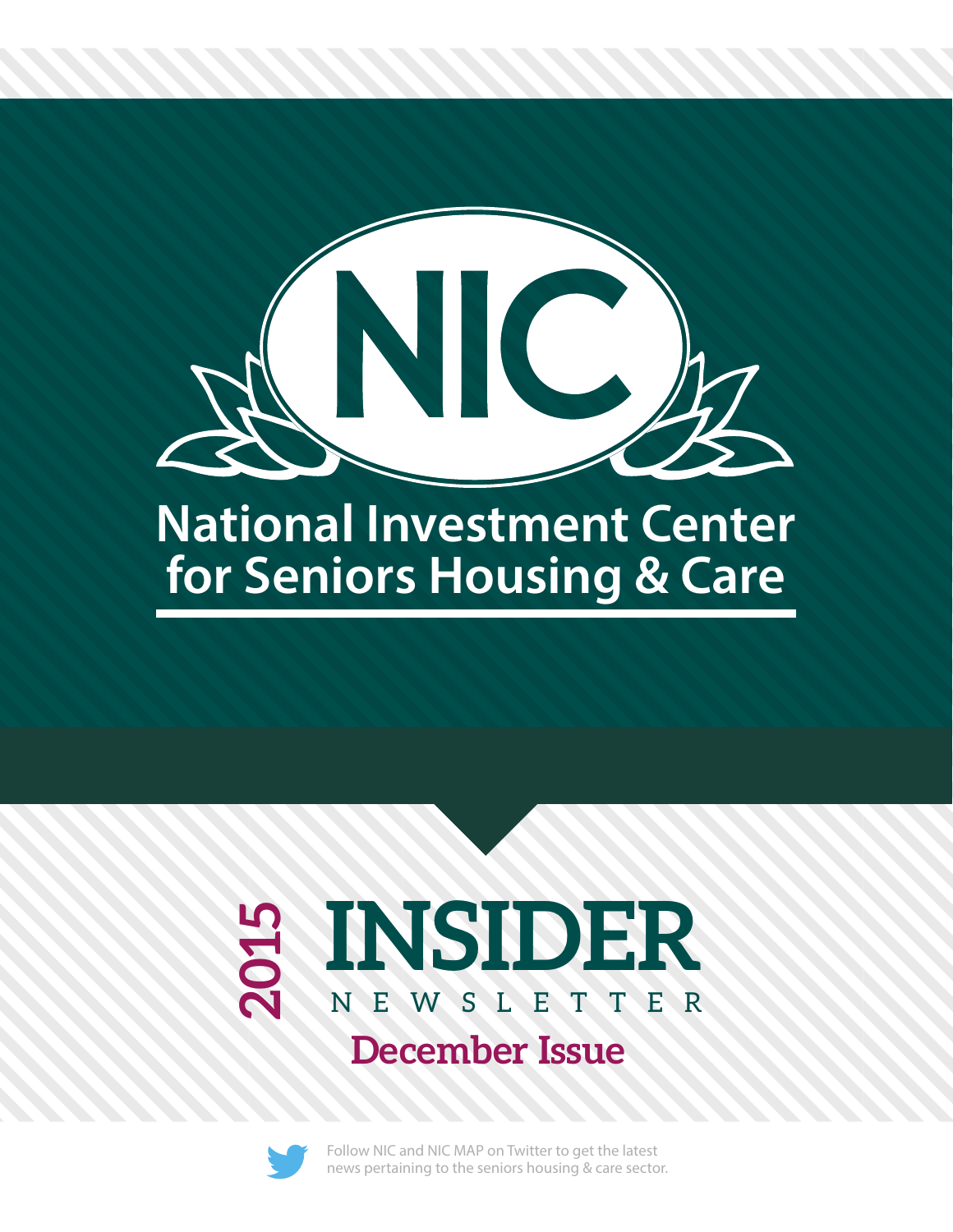# **In the Insider December 2015 Issue**

- » [Genesis Aims for Critical Mass in Key Markets](#page-2-0)
- » [Thoughts from NIC's Chief Economist](#page-5-0)
- » [NIC's Skilled Nursing Data Initiative](#page-8-0)
- » [Capital Connections Returns with a New Format](#page-10-0)
- » [NIC Scholarship Program Encourages New Grads to Choose Senior](#page-12-0)  [Living as a Career](#page-12-0)
- » [Seniors Housing & Care Industry Calendar](#page-13-0)

# **CONNECT WITH US!**

**the [nic.org](www.nic.org)**  $\sum \omega$  **[natl\\_inv\\_ctr](https://twitter.com/Natl_Inv_Ctr) in** [Join the Conversation](https://www.linkedin.com/company/national-investment-center)  $\omega$  [ntl\\_invctr](https://instagram.com/ntl_invctr/)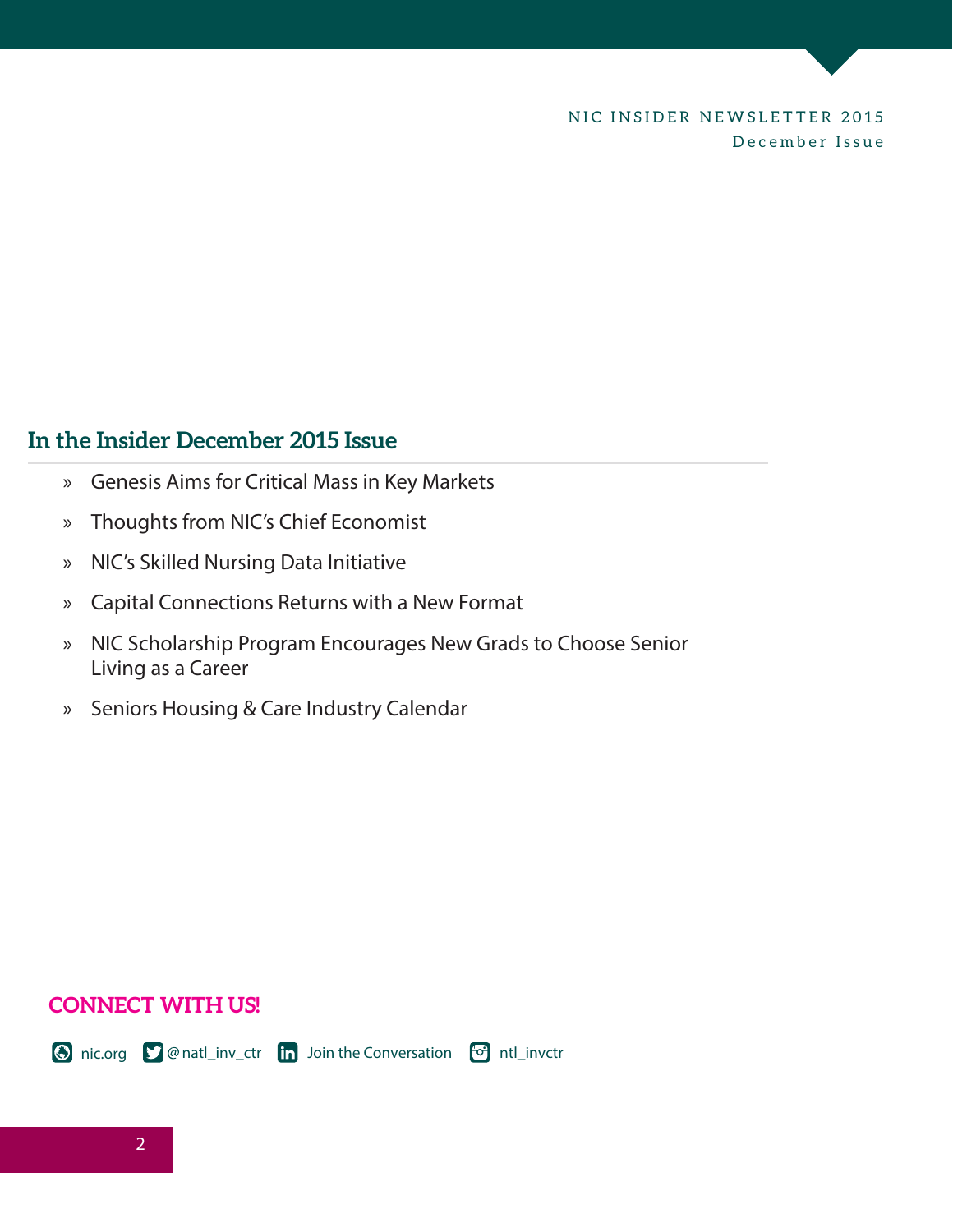# <span id="page-2-0"></span>**Genesis Aims for Critical Mass in Key Markets**

# *Ray Thivierge Explains the Giant Post-Acute Care Provider's Strategy*



As the chief strategy officer at Genesis HealthCare, Ray Thivierge is focused on "geographic density." The idea is to create a substantial presence in markets to become a viable provider across the continuum of care as the health system transitions from a fee-forservice to a pay-for-performance model.

With extensive experience in the post-acute care sector, Thivierge was previously chief development officer at Sun Healthcare Group, which was acquired three years ago by Genesis. NIC recently

spoke to Thivierge about recent acquisitions and future plans at the Kennett Square, PA-based company.

# **NIC: Genesis completed a large merger earlier this year. What is the status of the integration of the two companies? Why is scale important today?**

**Thivierge:** Genesis HealthCare completed a reverse merger with Skilled Healthcare in February 2015, and previously completed the large-scale acquisition of Sun Healthcare in 2012. Genesis is now the largest skilled nursing provider in the United States. The integration with Skilled Healthcare is running smoothly. We have been able to use the experience and lessons of our integration of Sun Healthcare, and we already had support infrastructure in place in the West where much of Skilled Healthcare's portfolio is located.

Given today's reimbursement environment and value-based purchasing initiatives, scale is very important. With Genesis, we are able to leverage our corporate and regional infrastructure to support our 500+ facilities across the country. We have the benefits that small mom-and-pop operators don't have, and can't afford to have. This includes geographic density, which makes Genesis a viable solution in any given market. We can manage patient flow and take advantage of value-based purchasing because we control a certain percentage of beds.

We also offer clinical specialization and training along with Genesis Physician Services (GPS), a group practice which specializes in the holistic care of sub-acute, skilled nursing and long-term care patients. In addition, we have Genesis Rehab Services—the leading provider of physical therapy, occupational therapy, speech therapy, respiratory therapy, and wellness services for older adults. Also, Genesis Care Transitions offers a new care management solution for patients returning home after rehabilitation in select Genesis skilled nursing facilities. Our goal is to provide patients with the confidence they need to manage their care at home utilizing the healthcare support in their own community.

## **Newsletter Sponsors**



EXPLORE OUR photo gallery

**"M**eet "Mellie. She's a busy woman. And she likes to keep it that way.



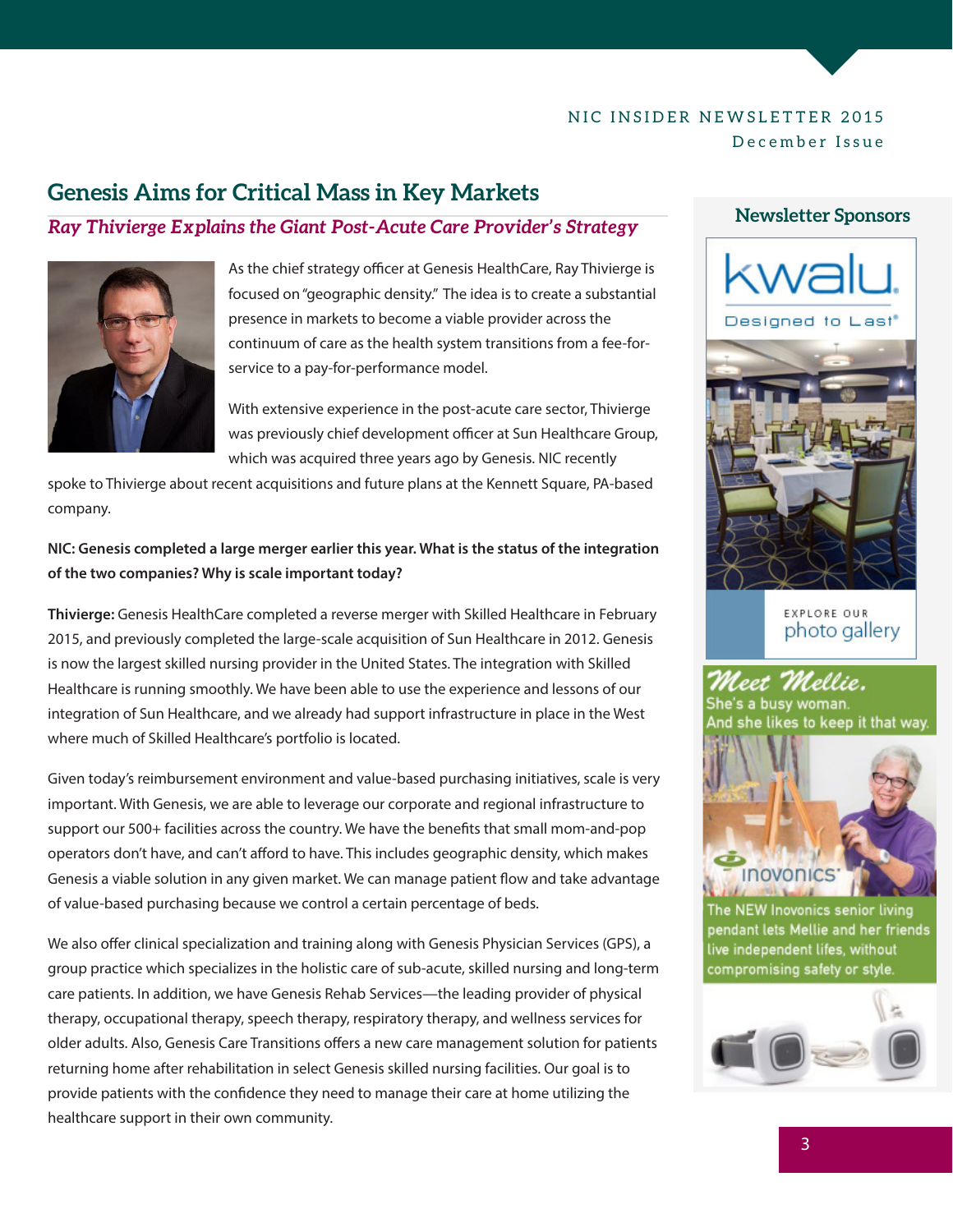# **NIC: What is the company's strategy with skilled care/rehabilitation? Where are the best opportunities?**

**Thivierge:** Skilled nursing and rehabilitation is our area of expertise. We had our 30th anniversary this year and we are now one of the largest post-acute providers in the country. Our main focus has been on our bifurcation strategy—creating stand-alone long-term and short-stay buildings.

In fact, we introduced our PowerBack Rehabilitation brand in 2011.

PowerBack is cutting edge—all 100% short-stay buildings that focus on getting patients back home as quickly as possible. We plan to grow the PowerBack brand. We currently have 11 standalone PowerBack locations, and five others in the planning stages.

We are also focused on small-scale acquisitions in our core markets and positioning ourselves for success in the new world of value-based pricing.

### **NIC: How is quality measurement factoring into your strategy?**

**Thivierge:** Quality measurement has always been a main focus. But in working with hospital partners and with the migration to value-based purchasing, the need for quality measurement has become increasingly important. We have developed scorecards to help us communicate our results to our partners who are increasingly focused on measuring outcomes after patients leave their environment. As the largest, most sophisticated provider of post-acute care, we are very wellpositioned to provide the measurements, but also quality outcomes. For example, we utilize the Modified Barthel Index (MBI) to measure patient success and outcomes.

#### **NIC: What about value-based initiatives?**

**Thivierge:** We are participating in a number of pilot programs to deliver better models of care, and to become a more data- and outcomes-driven organization. Some of the pilots include:

#### **Bundled Payments for Care Improvement**

In April 2015, Genesis HealthCare entered the BPCI initiative Model 3, the only Medicare alternative payment model that allows post-acute providers to lead care delivery redesign and share in cost savings achieved. By October 2015, Genesis managed nearly 6,000 episodes annually with total Medicare claims of approximately \$128 million, favorably positioning the company to leverage its skills and capabilities in Medicare alternative payment models. The 32 participating Genesis facilities are located in Connecticut, Delaware, Maryland, New Jersey, North Carolina, Pennsylvania, and Kentucky.

## **Newsletter Sponsors**



# **With NIC MAP Data** Service you could...

Have clear insight into the seniors housing & care industry

Assess new market opportunities-local & national

Monitor portfolio performance

Have a team of experts to turn to

Make informed investment decsions.

# **Click to Learn**



 $\lambda$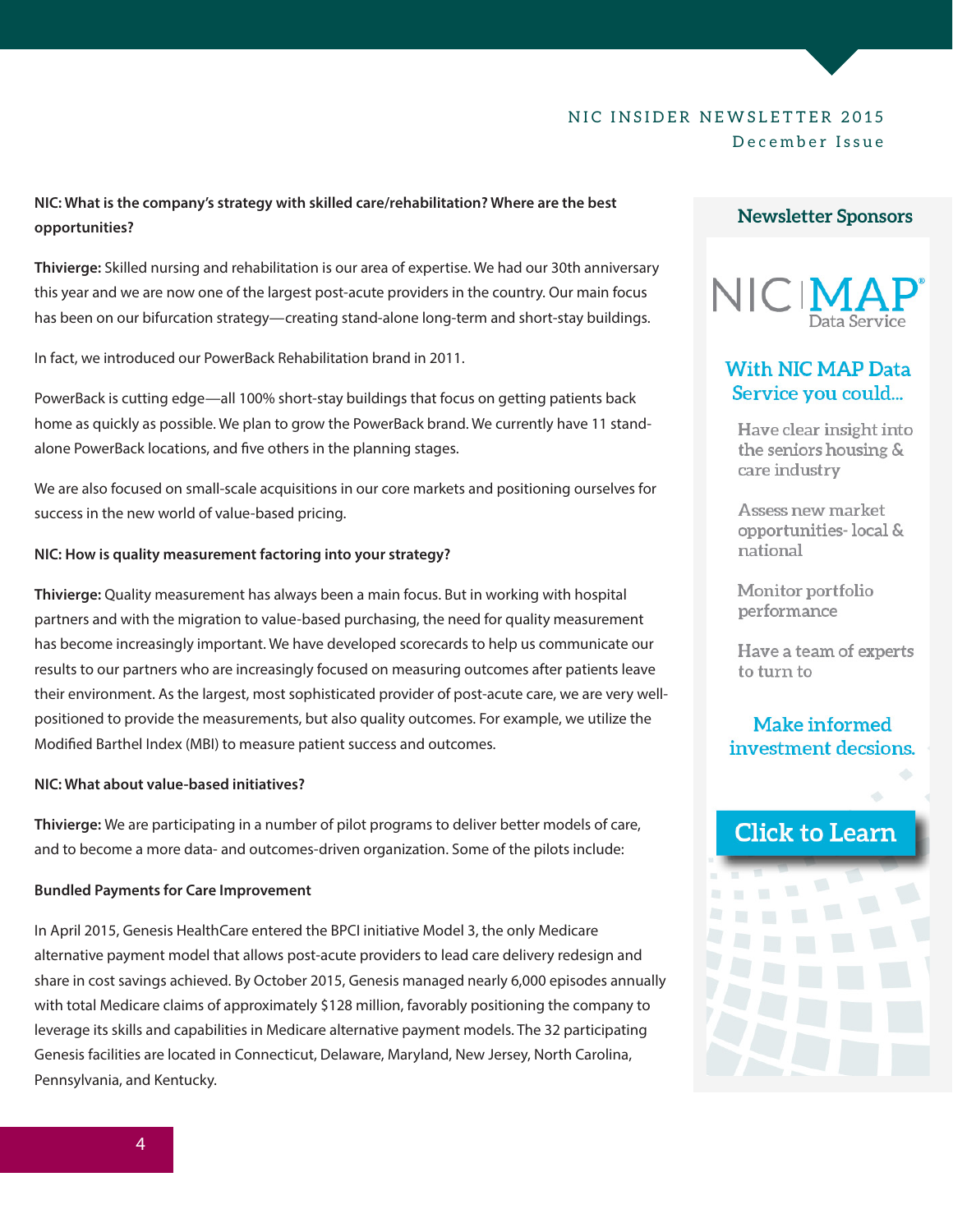#### **Medicare Shared Savings Program**

Genesis HealthCare applied to CMS for its Genesis Physicians Services ("GPS") physicians in select states to begin participating in the Medicare Shared Savings Program ("MSSP") effective January 2016. GPS providers make nearly half a million visits annually to both short-stay and long-term patients, helping to reduce unnecessary hospital readmissions by providing after-hours and weekend coverage supplemented by the use of state-of-the-art telemedicine technology.

Their services help to create both healthcare efficiencies and better quality outcomes.

GPS providers in Pennsylvania, New Jersey, Maryland and West Virginia are expected to oversee approximately 16,000 beneficiaries, primarily long-term care residents, in 2016. The cost of care per beneficiary is risk-adjusted based on each beneficiary's acuity.

## **Comprehensive Care for Joint Replacement**

The Center for Medicare and Medicaid Innovation ("CMMI") has proposed an episode-based payment model for major joint replacements with mandatory participation for hospitals in 67 markets throughout the United States. This program, Comprehensive Care for Joint Replacement, puts hospitals at risk for all Medicare Part A and Part B costs associated with acute care, post-acute care, physician services, durable medical equipment, home health and hospice services, and other Part B service costs for a period of 90 days for Medicare beneficiaries following joint replacement surgery.

Genesis operates about 100 facilities across several of the 67 markets proposed for this initiative and is partnering with hospitals to help mitigate the risk they assume. In addition, a number of proposed markets overlap with those in which Genesis centers are participating in the BPCI Model 3 initiative. In these markets, Genesis is already assuming the risk for major lower joint replacements, which takes precedence relative to the proposed rule for the Comprehensive Care for Joint Replacement model.

# **NIC: Genesis recently announced the acquisition of 24 skilled centers from Revera. How would you characterize the property market today?**

**Thivierge:** We are finding that it is becoming increasingly difficult for small mom and pops, and in some cases regional players, to compete in this new world order. That creates some opportunities for Genesis, which is one of the only large operators continuing to consolidate in the space.

#### **NIC: What's the outlook for the skilled care/rehabilitation segment?**

**Thivierge:** We are very excited about the segment. There are a lot of opportunities out there for Genesis to grow through smaller-scale acquisitions, through the development of new state-ofthe-art products, and of course, the aging population will only increase demand as the baby

## **Newsletter Sponsors**



for Seniors Housing & Care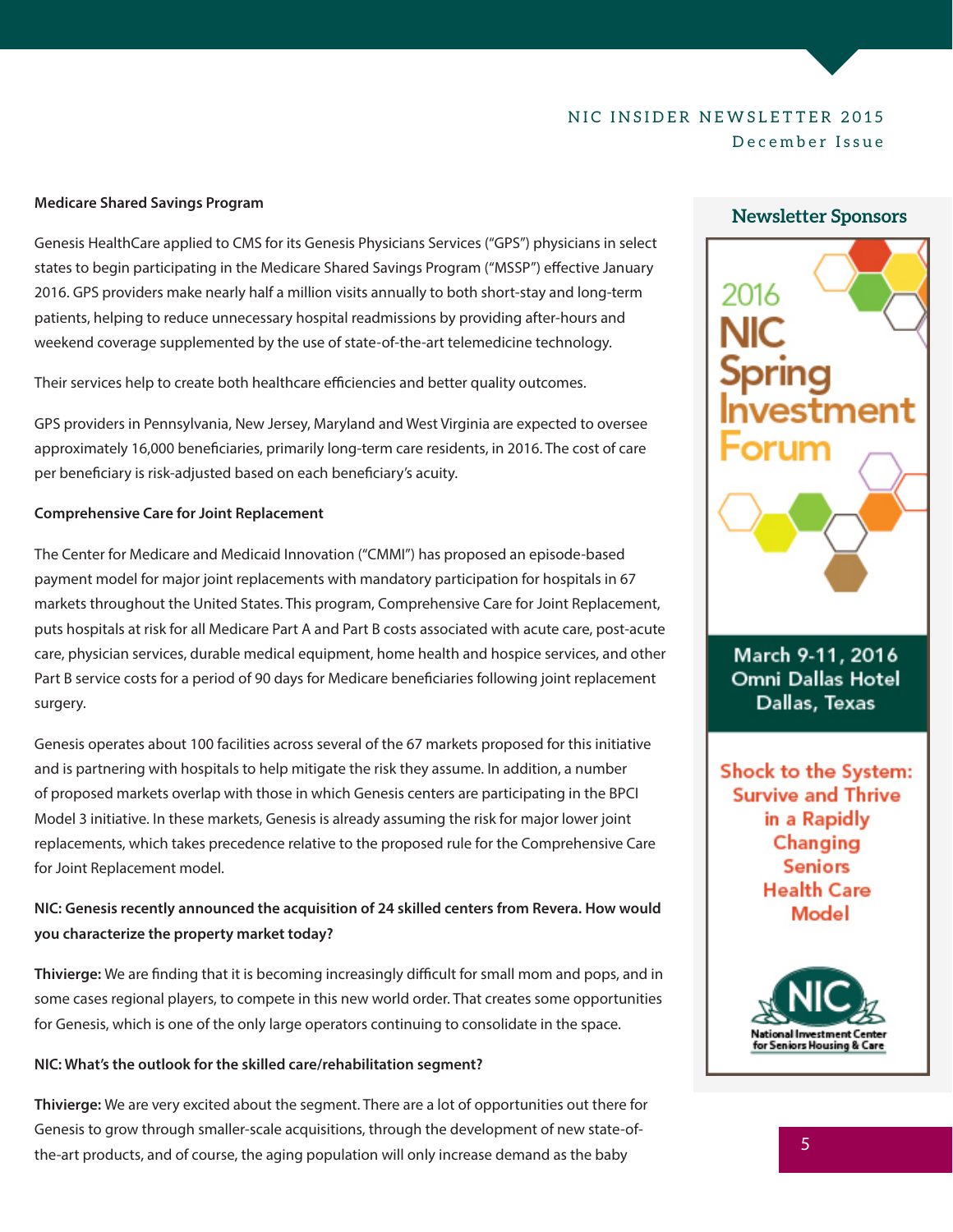<span id="page-5-0"></span>boomers start to utilize the system.

# **Thoughts from NIC's Chief Economist**



# *Beth Mace, Chief Economist, NIC*

We may encounter some bumps in the road as we begin a new year. Labor pressures are likely to mount in 2016, forcing many operators and investors to "roll up their sleeves" as they maintain margins and grow revenues. The unemployment rate stood at 5% in November, average hourly earnings rose 2.3% from year-earlier levels, and unit labor costs, as measured by the BLS's productivity reports, increased by 1.8% on an annualized basis in the third quarter. Over the past 12 months, unit labor costs are up by 3.0%, while hourly compensation

are up by 3.6%.

While deflationary effects from the slump in commodity prices and the stronger dollar are keeping inflation low for now, this may not be the case in coming months. If inflation and labor cost pressures do unfold more quickly than anticipated, the Fed may have to abandon its expected "gradualist strategy" of raising interest rates and instead push interest rates up next year at a faster pace than the markets currently anticipate. If this were to happen, it would have implications for the cost of capital, pricing of deals, and valuation of properties.

#### **A Tale of Many Cities**

Seniors housing occupancy rates vary considerably across the nation, with Lancaster, PA, ranking as the strongest occupied market among the NIC 99 in the third quarter at 96.9%, followed by Charleston, SC (at 94.9%), and San Jose, CA (at 94.8%). Four metro areas with the lowest occupancy rates share one thing in common—Texas. These include McAllen, San Antonio, El Paso, and Houston, and all had occupancy rates below 85% in the third quarter. The NIC 99 metro average was 90.1% by comparison.

Houston has suffered from quick supply delivery with a 15% increase in inventory since early 2013 (compared with 5% for the NIC 99 markets), while San Antonio has suffered from generally weak demand and only moderate supply pressures. El Paso has been suffering from weak demand for a long while, and McAllen is a small and somewhat volatile market.

Lancaster, PA, is an interesting market with the highest occupancy and penetration rates in the nation (37.2%). Seniors housing is a long-established property type and lifestyle choice in

# **Newsletter Sponsors**



EXPLORE OUR photo gallery

Meet Mellie. She's a busy woman. she likes to keep it that way.



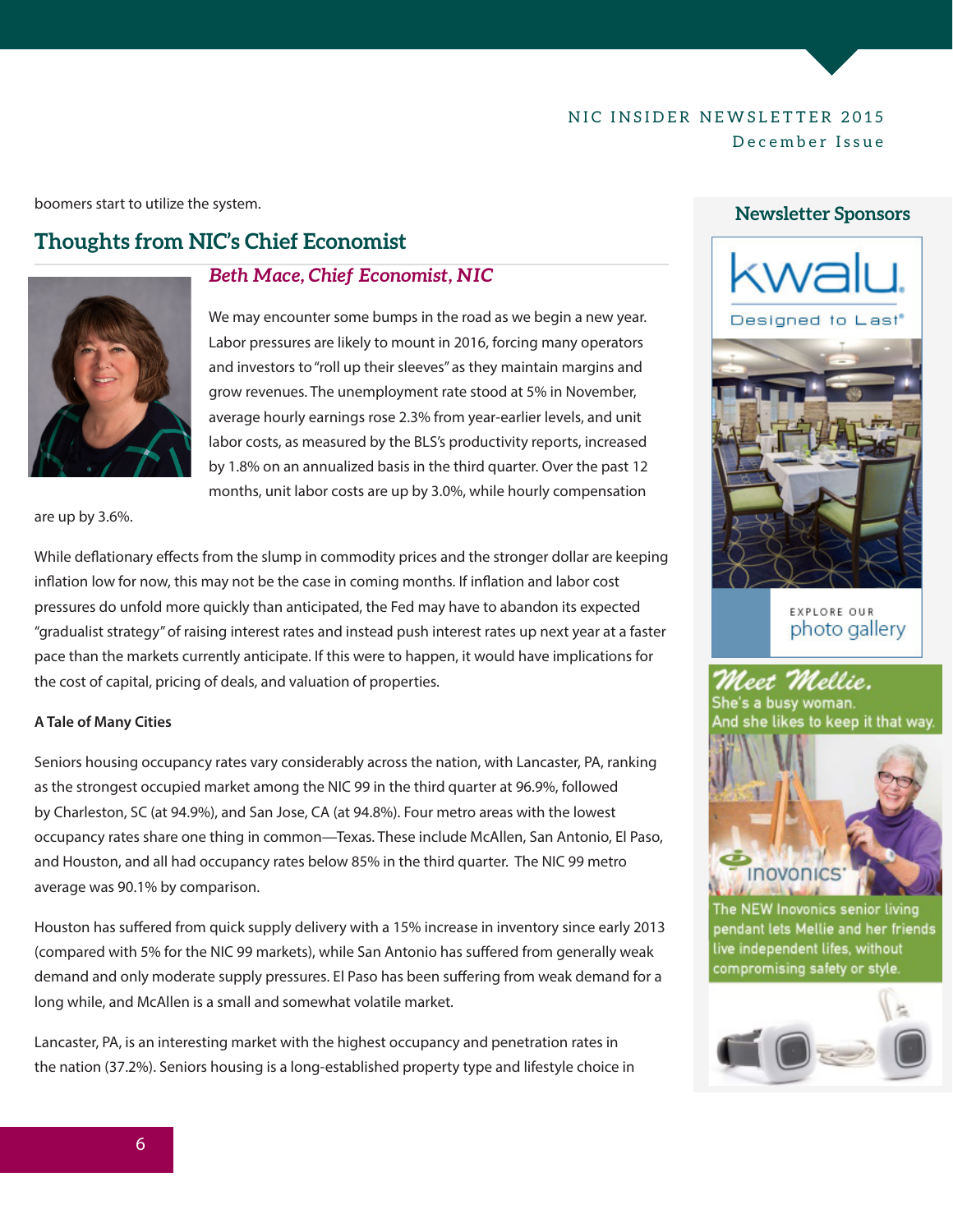this market. Occupancy rates have remained above 92% since NIC began collecting data in 2008. Charleston, SC, has experienced rising occupancy rates since early 2012, but this, too, is a rather small market.

The stand out is San Jose, which has had an occupancy rate of 94% or more since mid-2014 as fluctuations in demand and supply have largely offset each other. San Jose also ranks as the fastest growing job market in the nation; as of September (most recent data available), it posted a 4.7% gain in jobs from year-earlier levels (compared with 2% for the nation). The metro area's high concentration of technology jobs have served it well since the recession ended.

The reverse can be said for Houston, where the drop in energy prices has taken a toll on job growth. In September, Houston's economy expanded at a slower rate than the nation, a sharp contrast from the 2010-to-2014 period, when growth in the metro area dwarfed that of the nation. Going forward and for the near future, this slowdown is likely to influence the ability of the market to absorb new product being delivered.

#### **Drain Versus Strain with an Aging Labor Force: Lessons to Be Learned?**

A lengthy front page article in the November 30 edition of the *Wall Street Journal* explored Japan's rapidly aging population. Efforts are underway there to change the nature of the conversation about aging—from a negative and "unproductive" experience that drains resources from the economy to a positive event that generates economic growth and better overall well-being and quality of life. It was an interesting article and can serve as a catalyst for conversations about similar trends in the United States.

Japan's population is among the oldest and fastest aging in the world, with 25% of the population older than 65 (versus 15% in the U.S.). By 2050, there will be only one working age Japanese resident for every senior or child under 15. In the rapid growth of the 1980s, this ratio was two (similar to the U.S. today). Japan's demographics foreshadow some of those of the United States and much of the world. The United Nations projects that by 2050, for example, 32 countries will have a greater share of seniors than Japan currently has.

Most immediately, these demographic changes affect the labor force—both the quantity of workers and their productivity. Issues about caregivers are also paramount. In the United States, for example, the caregiver support ratio—that is, the share of 45- to 64-year-olds relative to those over 80—is projected to shrink from 7:1 in 2015 to 5:1 by 2026 (when the first baby boomer turns 80) to 4:1 by 2031, according to the U.S. Census Bureau's latest population estimates. An aging labor force raises questions about the economy, since workers traditionally retire at age 65, thereby draining a critical source of economic growth.

## **Newsletter Sponsors**



# **With NIC MAP Data** Service you could...

Have clear insight into the seniors housing & care industry

Assess new market opportunities-local & national

Monitor portfolio performance

Have a team of experts to turn to

# Make informed investment decsions.



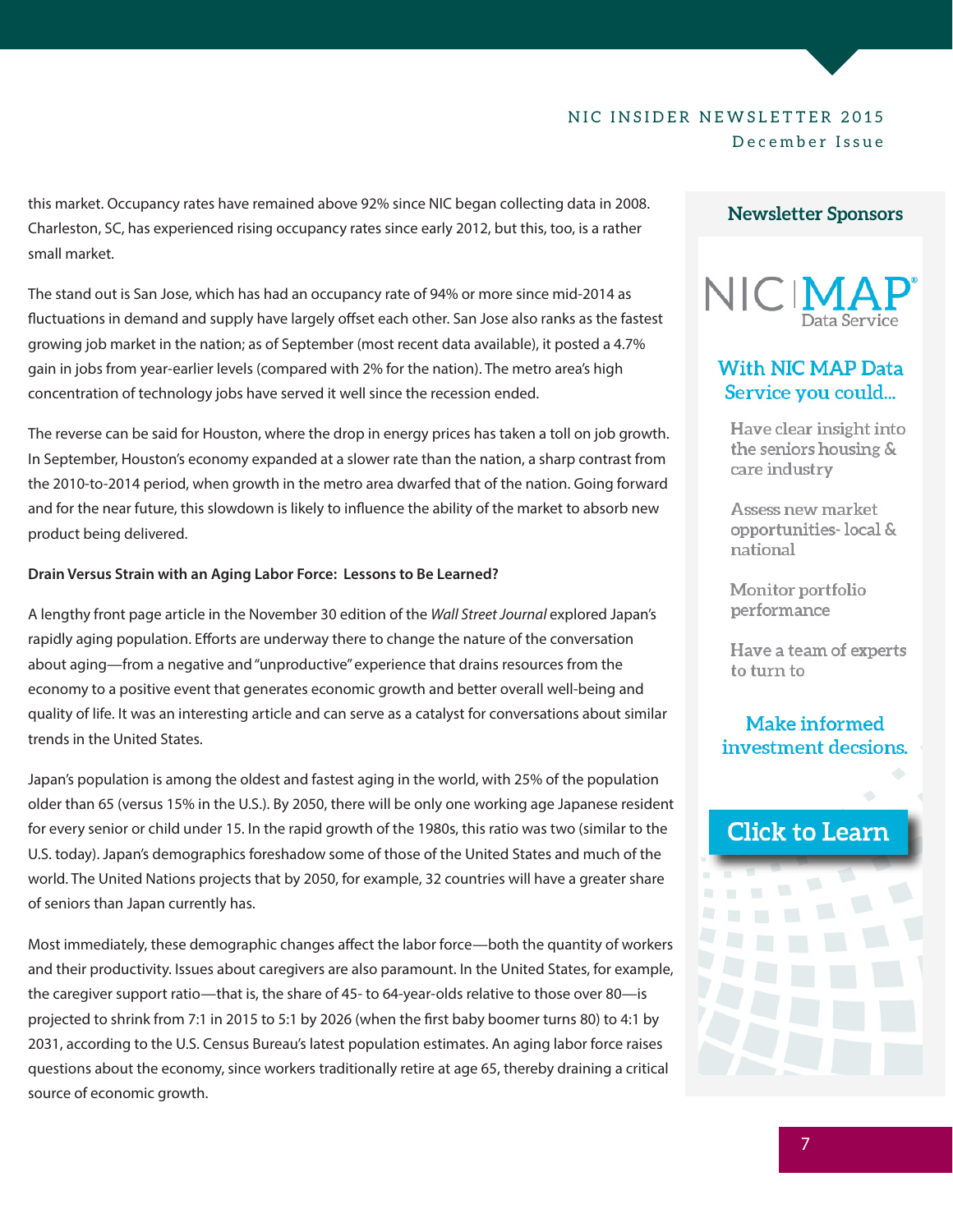However, in Japan, as the *Wall Street Journal* article reported, the labor force has not shrunk as fast as the demographics would suggest. Many workers remain in the labor force beyond age 65, either because of their vigorous health, financial needs, or a desire to stay productive. Indeed, one in five seniors continues to work, nearly two times as many as in other developed nations. These seniors work in many industries and perform many jobs, including caring for other elderly, effectively boosting the caregiver population. One-third of the homecare workers are now over 60, up from one-fifth a decade ago, according to the *WSJ* article.

Interestingly, technology also plays a role with exoskeleton suits used more commonly to give additional strength and heft to aging workers (think the *Iron Man* movies!). And robots are increasingly substituting for human workers in repetitive tasks as well as companionship. As the U.S. population continues to age and as the baby boomers move into traditional retirement years, it will be important to watch other innovative ideas and care solutions emerge, as well.

### **Data, Data, Data: NIC's Actual Rent Initiative and More**

As part of NIC's mission to provide more transparency in the seniors housing and care sector, we currently are engaged in an effort to expand the seniors housing data we collect and report on to include data about:

- » Actual rents (in-place rents as well as move-in rents, which are different than the asking rents currently being collected and reported by our NIC MAP® Data Service).
- Leasing activity (as measured by move-in and move-out velocities).

The data will be important for benchmarking, strategic planning efforts, and day-to-day business operations. Data from this initiative will be reported to the market during the second half of 2016.

Other notable NIC seniors housing and care data news includes:

- » The October 2015 milestone, when the NIC MAP® Data Service's quarterly time series of market fundamentals data reached an entire 10 years—dating back to the fourth quarter of 2005.
- » NIC's coming expansion of its coverage of metropolitan areas to 140 markets from the NIC 99 currently reported upon by NIC. This will go into effect for the data release of the second quarter in 2016.
- » The NIC Skilled Nursing Initiative, which is discussed in more depth in other sections of this month's NIC Insider.

#### **Investment Returns Continue Strong**

The investment total return performance of the private seniors housing sector showed improvement in the third quarter, reversing a one-time blip in the second quarter, according to



for Seniors Housing & Care

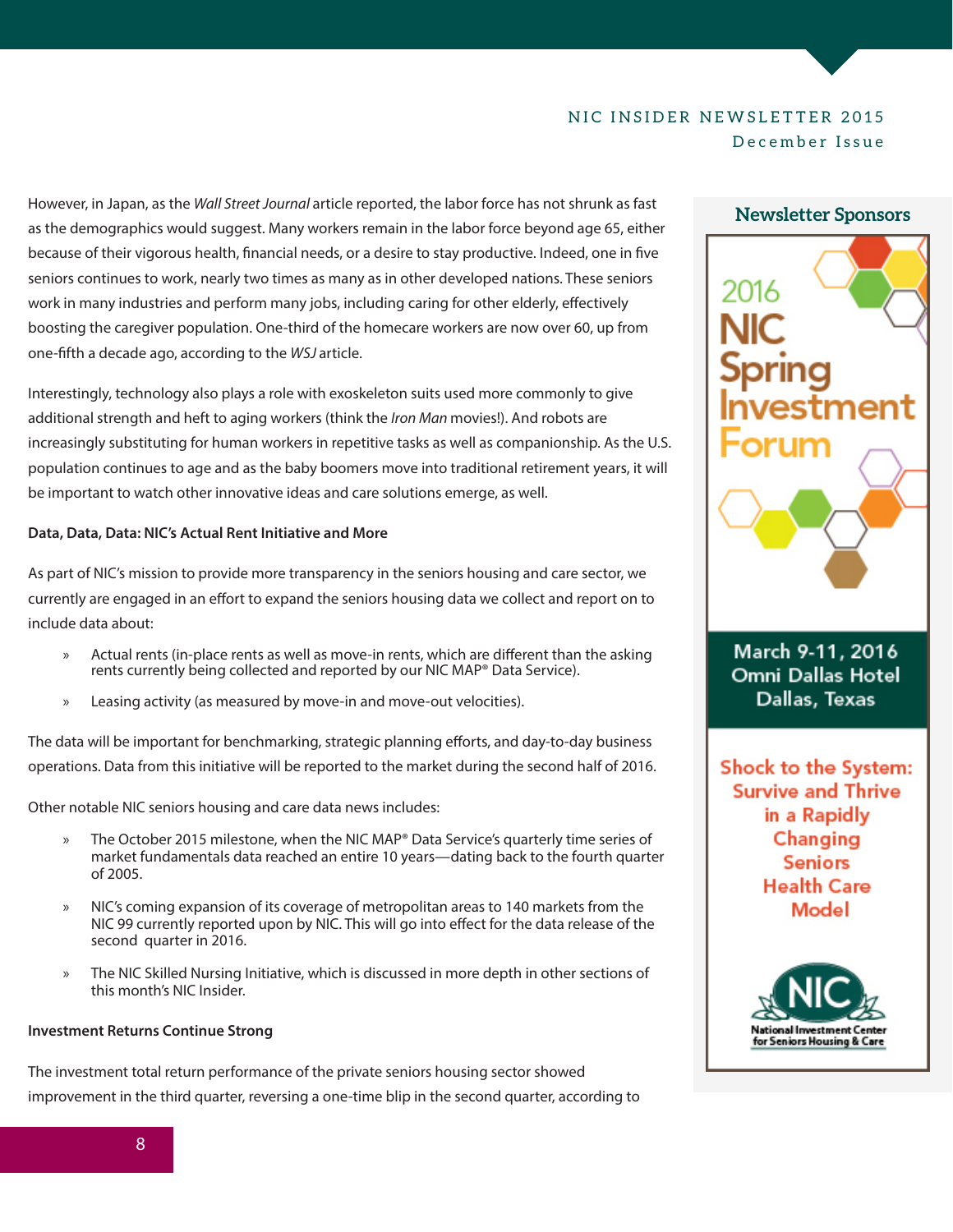<span id="page-8-0"></span>analysis conducted by NIC with the NCREIF data. The total return performance of 4.2% was strong and compared favorably with the NCREIF Property Index (the NPI), which logged in a total return of 3.1% and apartments (at 2.9%). On a 10-year basis, the total returns for seniors housing was 13.3%, significantly outpacing the NPI (8.0%) and apartments (7.6%).

As always, I welcome your thoughts, comments, and feedback.

Beth

# **NIC's Skilled Nursing Data Initiative**

# *Bill Kauffman, Senior Research Analyst, NIC*

As part of NIC's continued commitment to transparency and data analytics, NIC has been incubating its Skilled Nursing Data Initiative for several years. The skilled nursing industry, along with the entire healthcare landscape, is undergoing a significant transformation, and the industry needs capital to transform and survive. Currently, there is a wealth of capital coming into the seniors housing and care space; however, a majority of this capital is allocated to independent living, assisted living, and memory care properties. There is less capital targeting skilled nursing communities, a property type that needs capital more than ever to support it—especially as the sector navigates through the policy and regulatory changes happening now and the changes still to come.

When looking at the data the skilled nursing sector currently produces from the investor perspective, it is no surprise that there often is a challenge to attract the interest of new investors to the sector. The reason, quite frankly, is that there is a lack of relevant data for investors. For one, the industry needs data that is timely. The current primary provider of data is CMS, and that data is typically at least 12 to 18 months old. Given the rapidly changing dynamics of the current marketplace, the CMS data in general is simply not good enough for investors seeking to make current investment decisions. In addition, the data required by investors needs to be reported on a consistent and reliable basis.

It is also critical for operators and investors to understand the fast-changing shift from traditional fee-for-service Medicare and Medicaid to the managed care payment system. NIC's skilled nursing data initiative tracks and breaks out Medicare managed care to help operators and investors identify the trends.

In order to meet this void of transparency, NIC currently is collecting monthly data from 18 skilled nursing operators with a total of 1,500 properties through our Skilled Nursing Data Initiative. We have commitments to participate from additional skilled nursing operators, which will add another 500 properties.

## **Newsletter Sponsors**



EXPLORE OUR photo gallery

Meet Mellie. She's a busy woman. she likes to keep it that way



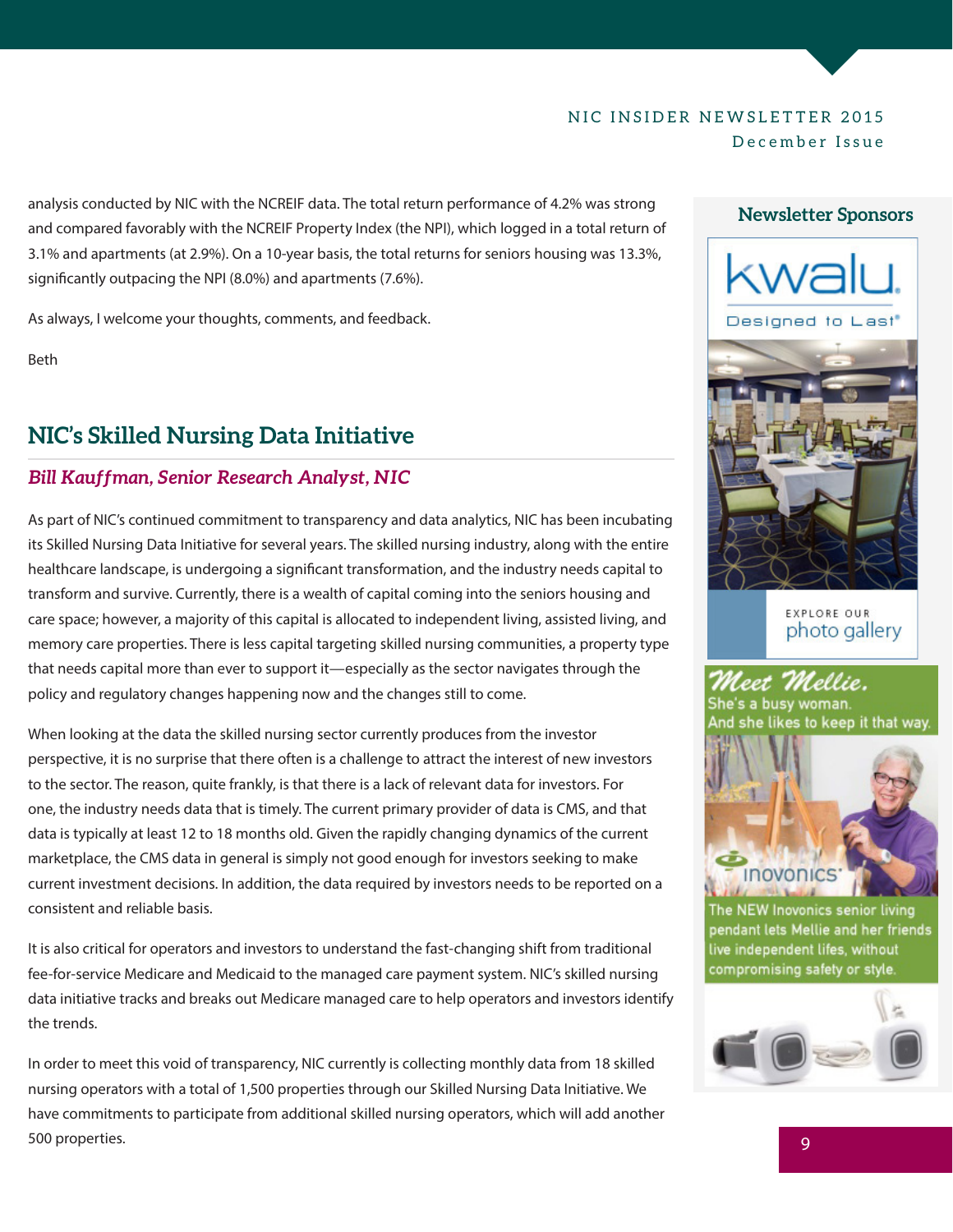All of the individual property data collected is confidential, and no property or operator data is disclosed. As is NIC's practice with the data it collects, all of this data will be reported on an aggregate basis. NIC has numerous safeguards in place to protect the confidentiality and integrity of data including an internal SEC compliance policy and regular antitrust reviews.

We are asking each skilled nursing operator and/or owner participating in the initiative to submit monthly data to NIC, which enables us to compute the following metrics:

- » Occupancy.
- » Skilled mix.
- » Quality mix.
- » ADR by payor class.
- » Patient day mix.
- » Overall revenue trends.

Each operator who contributes this data to NIC on a monthly basis receives, free of charge, an aggregate monthly summary of the latest national data along with a benchmark comparison of their data to the national aggregate statistics. The data reported includes occupancy, skilled mix, quality mix, ADR by payor class, patient day mix, and overall revenue trends. As the database grows with more contributors, NIC will provide each contributor with more enhanced geographic data.

NIC recognizes that its new skilled nursing database and the resultant products and services will provide invaluable market information not readily available from other sources, and is essential to attracting additional sources of capital for the skilled nursing sector, including both post-acute/ short stay and chronic care/long stay products.

As the sector advances the transparency with more relevant data, such as the timely and pertinent metrics that will be reported as a result of this NIC initiative, the skilled nursing sector will be better positioned to gain the confidence and interest from real estate and private equity healthcare investors that will be necessary to fund the needed transformation of buildings and technologies. With the average age of skilled nursing properties within the top 99 metropolitan markets currently at 36 years, many of the buildings are on the verge of functional obsolescence. The need is here, and the time is now.

**If your firm is interested in participating in NIC's Skilled Nursing Data Initiative, please contact Bill Kauffman at NIC for more information. Bill can be reached at [bkauffman@nic.org](mailto:bkauffman%40nic.org?subject=NIC%27s%20Skilled%20Data%20Initative-%20I%27m%20Interested) or at (410) 267-0504.**

**Additional information about the Skilled Nursing Data Initiative is available at [http://info.nic.](http://info.nic.org/nic-skilled-nursing-data-initiative) [org/nic-skilled-nursing-data-initiative](http://info.nic.org/nic-skilled-nursing-data-initiative).**

## **Newsletter Sponsors**



# **With NIC MAP Data** Service you could...

Have clear insight into the seniors housing & care industry

Assess new market opportunities-local & national

Monitor portfolio performance

Have a team of experts to turn to

# Make informed investment decsions.



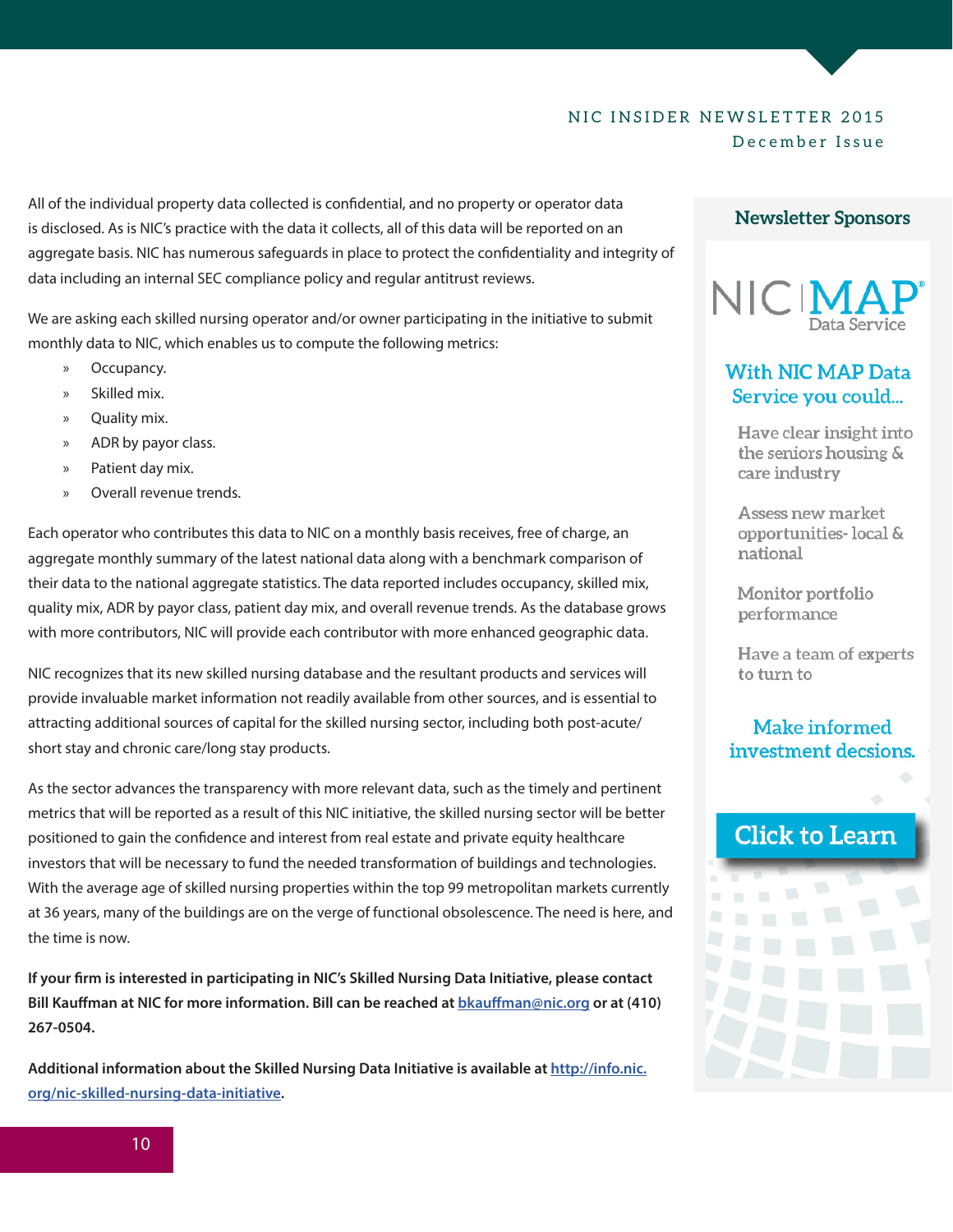# <span id="page-10-0"></span>2016 NIC Spring [Investment](http://www.nicevent.org/events/2016-nic-spring-investment-forum/event-summary-211a744daea047cbb549f40429771d5c.aspx?utm_campaign=NIC%202016%20Spring%20Investment%20Forum&utm_medium=Banner%20Ad&utm_source=December%20Insider%20Newsletter) Forum

March 9-11, 2016 I Omni Dallas Hotel | Dallas, Texas

# *Capital Connections* **Returns with a New Format**

If you're an operator or developer looking to access capital, *Capital Connections* is your chance to meet select capital providers and discuss the financing options available to address your specific capital requirements. This networking opportunity will be held on the first day of the 2016 NIC Spring Investment Forum, which is March 9–11 in Dallas, Texas.

*Capital Connections* will be a lively and interactive session that addresses multiple areas of capital and financing, including:

- » Development and repositioning financing
- » Mortgages and business loans
- » Equity, leases, and other partnerships

Advisors will be on hand to help guide participating capital seekers to the types of capital providers they should meet with, based on needs. Other available resources at *Capital Connections* include capital provider profiles designed to maximize the productivity of the session.

**You spoke, and we listened.** Based on feedback we gathered from the 2015 Forum, in 2016 *Capital Connections* will be held on Wednesday, March 9, at 1:00 PM and will not run concurrently with other sessions. In addition, the new format will be more informal and conversational to faciliatate meaningful discussions between capital seekers and capital providers. We believe these changes will increase the value of the session for capital seekers and give attendees time to follow up on the new contacts they will make during *Capital Connections*.

#### **Register Early and Save**

**EARLY BIRD DEADLINE REGISTER BY JANUARY 13 AND SAVE** 

[H](http://www.nicevent.org/events/2016-nic-spring-investment-forum/event-summary-211a744daea047cbb549f40429771d5c.aspx?utm_campaign=NIC%202016%20Spring%20Investment%20Forum&utm_medium=Banner%20Ad&utm_source=December%20Insider%20Newsletter)aven't yet registered to attend the 2016 NIC Spring Investment Forum? Do so by January 13, 2016, to receive the early bird discount—a savings of up to \$500!

March 9-11, 2016 Omni Dallas Hotel Dallas, Texas Shock to the System:

**Newsletter Sponsors**

**Survive and Thrive** in a Rapidly Changing **Seniors Health Care** Model

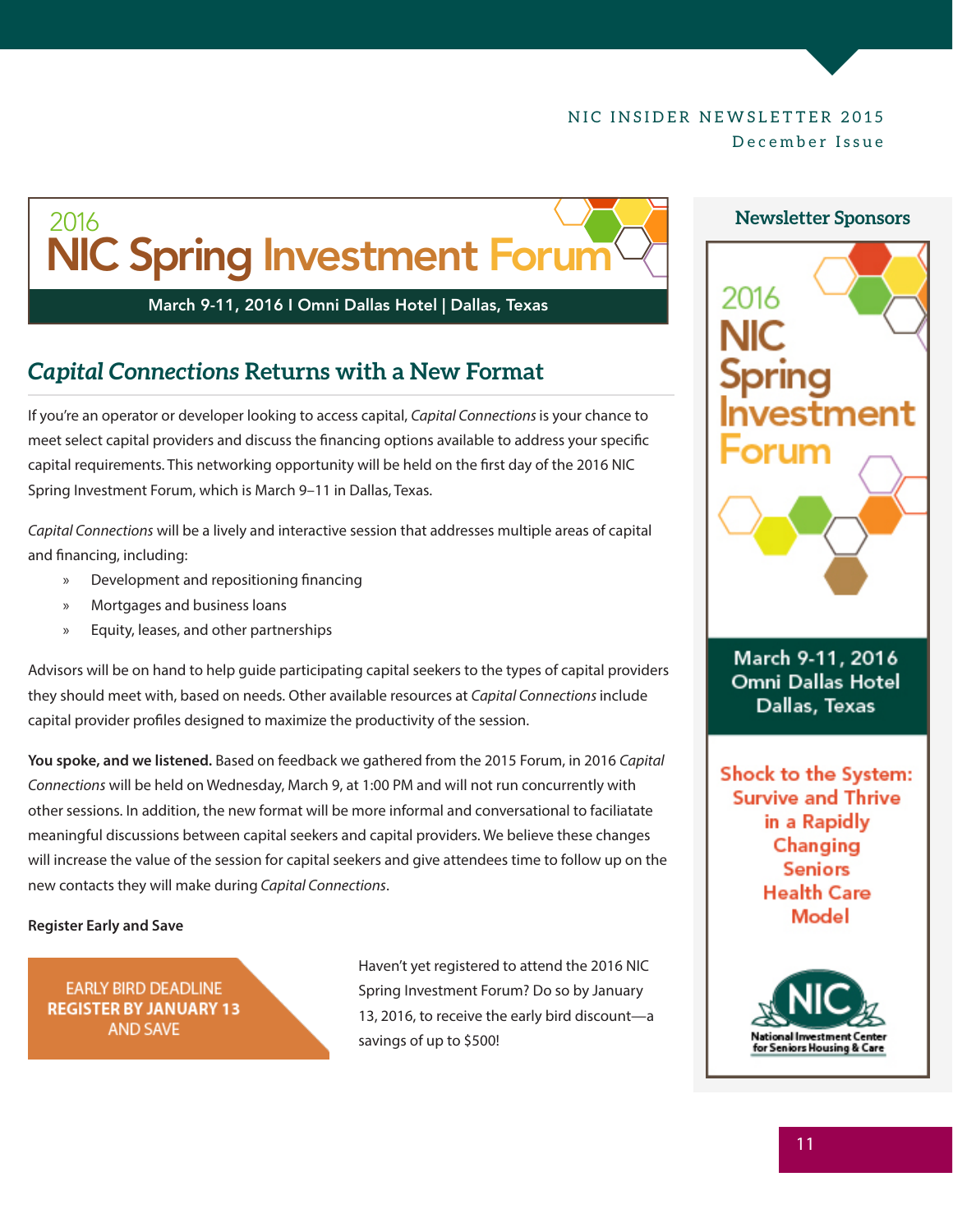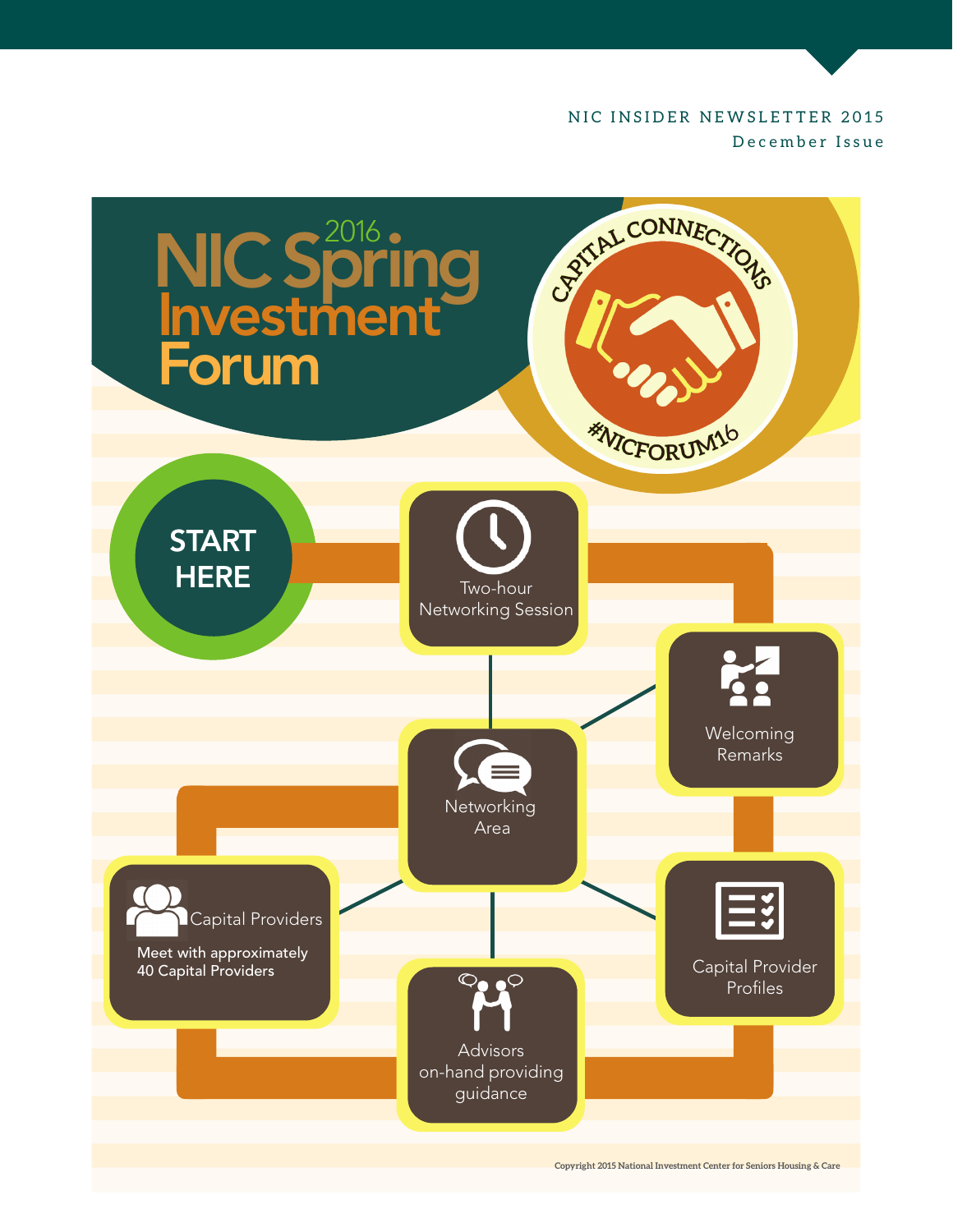# <span id="page-12-0"></span>**NIC Scholarship Program Encourages New Grads to Choose Senior Living as a Career**

As America's senior population continues to grow at an unprecedented rate, the need for a larger, well-trained workforce is becoming imperative. And while the growth of the seniors housing and care industry offers exceptional career opportunities for those entering the workforce, the industry at large is still often overlooked.

To support its mission of leadership development, NIC has established graduate and undergraduate student scholarship programs for research support and conference attendance designed to increase the visibility and awareness of seniors housing and care. At the recent National Conference in Washington, D.C., Future Leaders Council (FLC) members met recent scholarship recipient, Vivien Wu, Wharton School MBA candidate, to discuss her impressions of the conference and the industry as a whole.

# **FLC: How did you become interested in the seniors housing industry and how did you first hear about NIC?**

**Wu:** Initially, our school's career office had posted information on NIC's internship program. I logged on to the website and was impressed with the number of recognizable companies active in this space—Berkadia, Wells Fargo, Ventas, CBRE. I realized this was not a niche industry but a possible career path. Over the summer, I interned with CBRE and had the chance to learn more about the seniors housing industry. By working with developer/operator clients and equity placement opportunities, I began to understand the inner workings of clients' business models and their needs. When offered the scholarship to the National Conference, I was excited at the possibility of learning more about the industry as a whole.

# **FLC: What were your expectations prior to attending the NIC conference and how did those change after attending the conference?**

**Wu:** I knew the NIC conference would be a great opportunity to expand my knowledge and meet people throughout the industry, but I was surprised by the amount of thought leadership about the business model itself—the emphasis on quality of care issues and resident/ family experiences, and the ability to hear about field-level perspectives and their effects. The session discussions were not limited to independent living and assisted living but expanded to the roles and impacts of skilled nursing/rehab, as well as the role home care plays within the industry. Overall, I was impressed by the friendship, collaboration, and desire to see the industry succeed as a whole.

# **Newsletter Sponsors**





EXPLORE OUR photo gallery

Neet Mellie. She's a busy woman. And she likes to keep it that way.